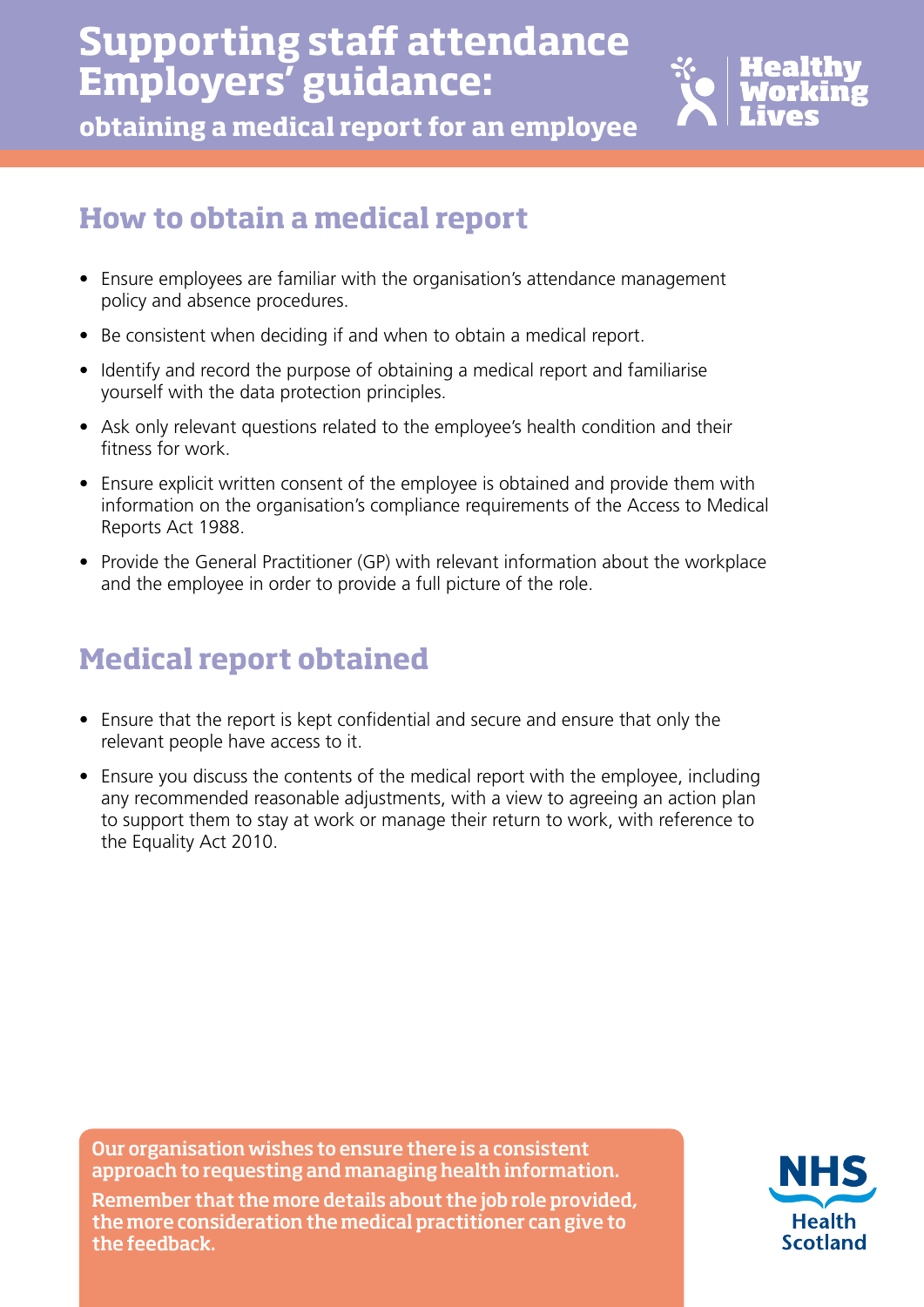#### **Request letter to GP for medical report**

| Date of issue:                       |                             |
|--------------------------------------|-----------------------------|
| <b>GP</b> name:                      |                             |
| <b>GP</b> address:                   |                             |
| <b>Dear Dr</b>                       |                             |
| Re:                                  |                             |
| <b>Employee</b><br>name:             |                             |
| <b>Employee</b><br>address:          |                             |
| <b>Employee</b><br>date of<br>birth: |                             |
| Mr/Mrs/Ms                            |                             |
| is currently:                        | absent from work<br>at work |

As their employer I write to ask if you would advise on their current health and fitness for work.

In addition could you please advise on any reasonable adjustments that you may consider necessary to support this individual at work or to facilitate their return to work. Attached is a brief GP Medical Report template for your completion.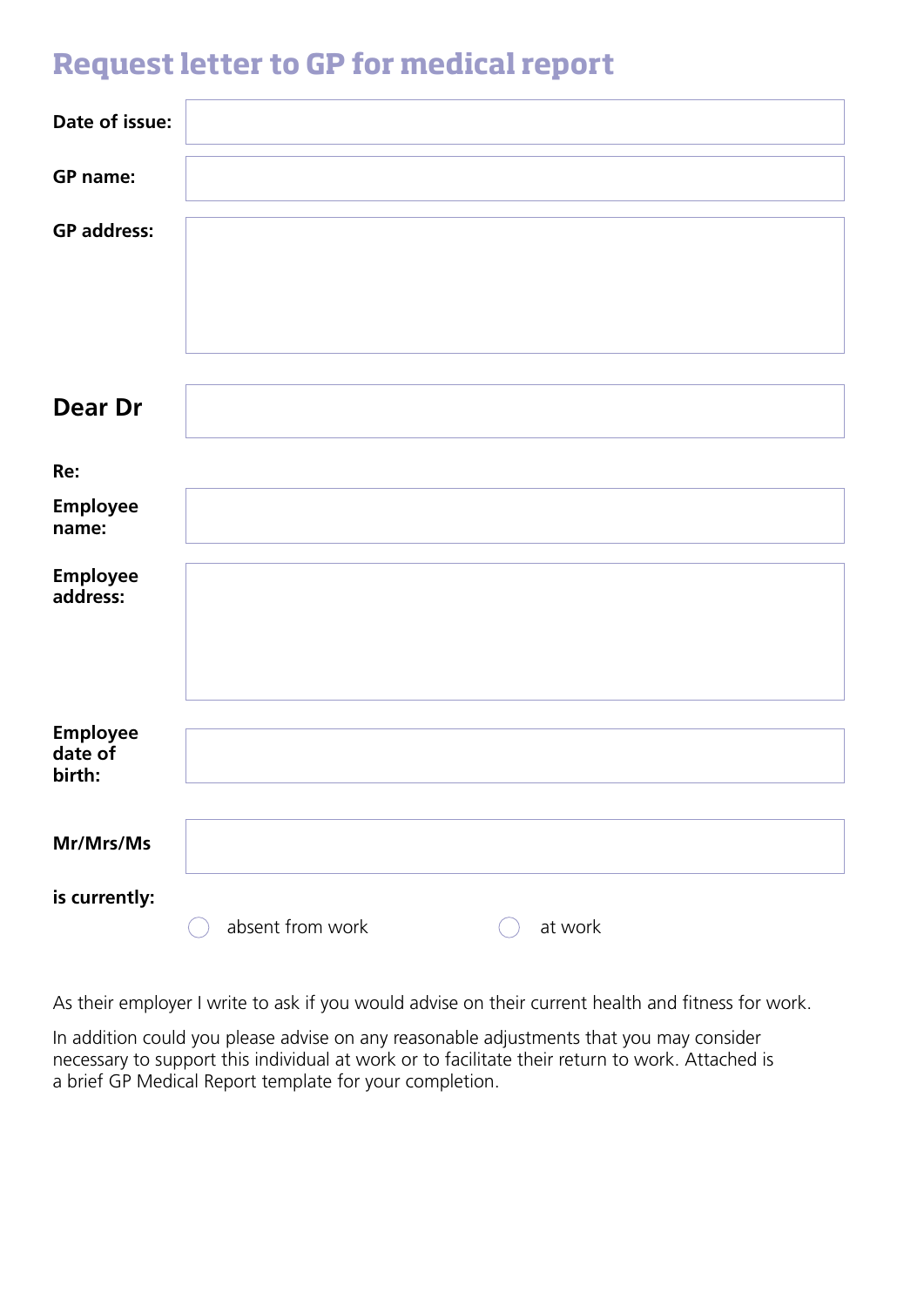#### **This employee is currently employed by:**

| <b>Company name:</b>             |           |           |  |
|----------------------------------|-----------|-----------|--|
| Job title:                       |           |           |  |
| <b>Employment</b><br>start date: |           |           |  |
|                                  | Full time | Part time |  |
| Day shift:                       |           | Shifts:   |  |

Please find attached the employee's written consent to disclose medical information.

 $\bigcirc$  They wish to have access to your report before it is supplied.

They do not wish to have access to your report before it is supplied.

I understand that you may charge a reasonable fee for carrying out this work in accordance with the British Medical Association rates and I confirm that

(insert company name)

would be prepared to discharge this fee provided the fee is agreed with me beforehand.

Should you require any further information, please do not hesitate to contact me. I look forward to hearing from you.

Please find the following documents attached:

- A brief summary of the employee's job role / job description
- A GP Medical Report template
- Employee consent for release of medical information

Yours sincerely

| <b>Signature:</b>   |  |
|---------------------|--|
| <b>Print name:</b>  |  |
| Job title:          |  |
| <b>Direct dial:</b> |  |